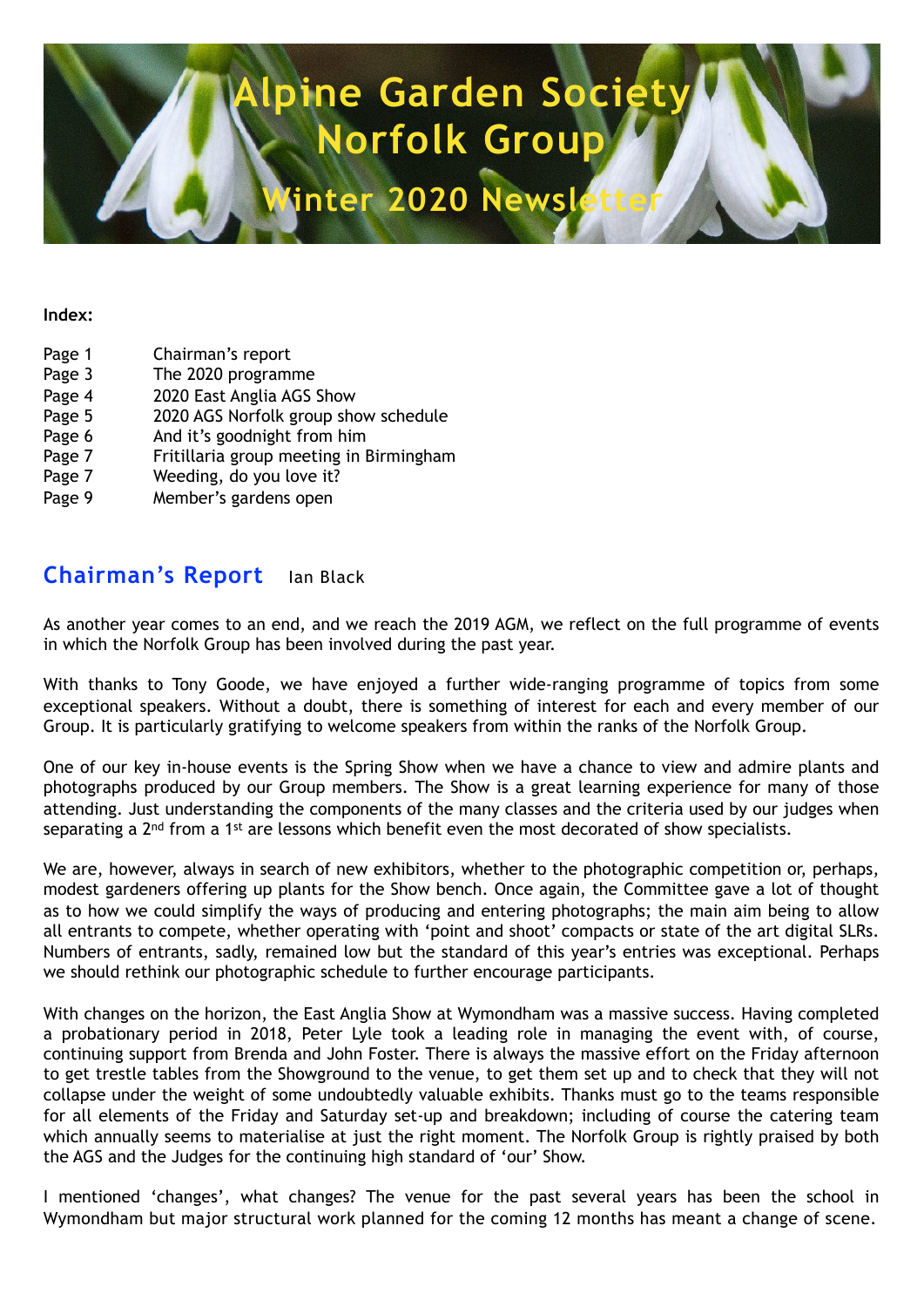Sadly, shortly after signing up to alternative accommodation at Hethersett Old Hall School, news came through that they were in administration, so where to now? Our search and rescue team soon alighted on an admirable alternative which we have now booked, namely Framingham Earl High School. The Show must go on – and now it can.

In the world of gardens and gardening, there are always so many events going on and venues to visit. This year, in mid-April, a coachload visited two sites in the south of East Anglia. Firstly, our trip took in Beth Chatto's gardens and nursery. Whether you had been there before or this was a first-time visit, the gardens were truly inspiring and, but for our time constraints, could have kept us busy for the entire day. We had, however, chosen to take in a second venue - A Place for Plants. A family run business, it has seen an exceptional nursery being developed in conjunction with acres of wild and formal gardens. Most of the group chose to take in the guided walk, led by one of the owners who, due to her intimate association with the evolution of the place, was able to give the most fascinating and informative appraisal of her wonderful property.

There followed a more local visit to the gardens of John and Suzanne Clarke at Tivetshall. Though I was unable to join this trip, I had very positive feedback on the visit.

During the year we had a series of book sales – one running into the next and, onwards, into the next and so on, to the point where I thought that we should, perhaps, base ourselves in Hay-on-Wye. Following the disposal of our own Group library, we found ourselves as the beneficiaries of two bequests from the estates of two late members of the Group. Both Norman Read and Mike Smith had significant personal collections of books, including some very sought-after editions. Through our monthly meetings and the Wymondham Show, we have now managed to sell the last of these publications and we are, of course, grateful for the generosity of the two estates concerned.

I have mentioned a few names on my way through writing this report. There is always a danger of missing out a key name on the way. I must, however, mention your Committee. Emails, phone calls and committee meetings pull the ideas together, help to manage the events and the annual programme and ensure that the Group is able to function as an active part of the AGS. Two key officers of the Committee are Diane Blyth, Secretary and Roy Mellor, Treasurer whom I thank, sincerely, for keeping us running efficiently and operating the Group as required by AGS HQ.

Before I conclude, there are a couple of special comments I must make. At the AGS Conference in November, Brenda and John Foster received The Local Group Award with a trophy and certificate and, in addition, John was awarded a certificate for his contribution, over many years, to the running of the East Anglia Show – Congratulations.

From the time I re-joined the Norfolk Group to the present, Tony Goode has been a key member of the Group and its committee. Sometimes running more than one role at a time, Tony has been Chair, Treasurer and Programme Secretary. Major changes in Tony's life will see him disappearing from Norfolk as he moves to the wilds of Wales. Clearly, alpines will remain one of his passions and much discussion has taken place as to how he would 'move' his garden from Hellesdon to the far west – I'm sure it will all happen in time. Tony's other passion, narrow gauge railways, will now be more easily fulfilled as he'll be within easy range of his beloved Talyllyn Railway in Snowdonia. We will continue to benefit from Tony's infinite knowledge of the UK alpine scene for, as we move into 2020, we will be working off his speaker programme for the year. We wish Tony and his family well in their new endeavours and the new challenges in an area, potentially, far more suited to alpine interests than East Anglia could ever be.

A final thanks to all other Committee Members and Group members who respond so willingly to the call i.e. the Group Show, The East Anglia Show, the refreshments and raffle at meetings and so much more.

Looking forward to another great year in 2020.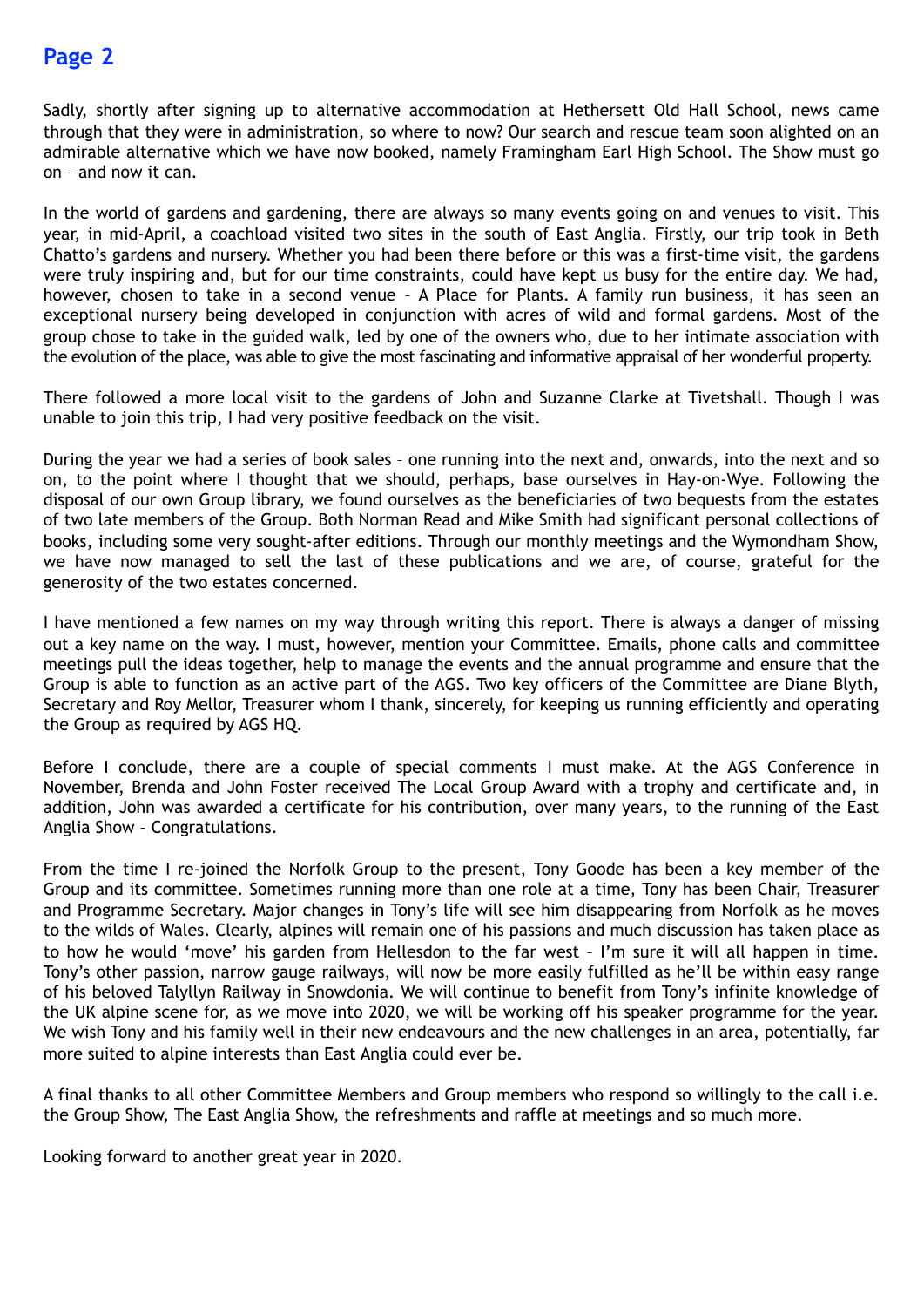## **Introducing the Lecture Programme for Autumn 2020** Tony Goode

| Feb 19        | Jon Evans        | The gardens at Blackthorn Nursery - late summer & autumn         |
|---------------|------------------|------------------------------------------------------------------|
| Mar 18        |                  | Show                                                             |
| Apr 15        | Cliff Booker     | Creating an alpine haven                                         |
| <b>May 20</b> | Peter Mallett    | Norfolk Wildlife through the lens                                |
| <b>Jun 17</b> | Kit Strange      | Alpines of the Western Pacific Coast of the USA                  |
| <b>Jul 15</b> |                  | Summer visit to Severals Grange (see below for more information) |
| Sep 16        | Robert Rolfe     | Some favourite genera - from Androsace to Viola                  |
| <b>Oct 21</b> | Simon Harrap     | <b>British alpines</b>                                           |
| Nov 18        | <b>Tim Lever</b> | Jewels in the rain - walking the mountains Arunachal Pradesh     |
| <b>Dec 16</b> | AGM              |                                                                  |

It is with great pleasure that I present the 2020 Programme of Lectures, the final one that I will be responsible for. I have always strived to find speakers of quality and variety from far and wide. I like to think that the standard has always been high but the new year will bring one of the best line-ups I have delivered.

Jon Evans kicks off with the final part of his trilogy of talks on Robin and Sue White's remarkable garden around and on the site of the formerly world renowned Blackthorn nursery. Jon has had unprecedented access over the years and used his expertise as one of the AGS leading photographers to record many of the plants that Robin and Sue have grown so well.

Cliff Booker, from Lancashire, will bring his unique style to bear on the creating of an Alpine Haven. Gardening in the Pennines brings challenges a little different to those we face in Norfolk but I am sure there will be ideas for all of us to take away.

Peter Mallett, our own expert photographer, will share photos and stories from his many years photographing the wildlife around our county and beyond. Expect remarkable pictures from this dedicated naturalist.

Kit Strange, from Kew and well known to many of you, will take us across the pond and share her experiences of Alpines on the Western Pacific Coast of the USA. Kit has an enthusiastic and engaging style which encourages the audience to interact with her during the lectures which I am sure you will.

After the summer break we welcome Robert Rolfe to our group for the first time. Robert says of himself "I've never pretended to be a lecturer of any consequence: writing is what I'm (supposed to be) focussed upon." Well, whatever he thinks, as well as being an assistant Editor of The Alpine Gardener, the AGS quarterly magazine, he is one of the most enthusiastic and knowledgeable alpine experts you will ever meet and much in demand to talk to AGS groups and at conferences. With a unique outlook, he is one of a kind.

Simon Harrap, a Norfolk based botanist and author, is known to some of you as amongst other things he has been Chairman of Norfolk and Norwich Naturalists. His talk is on British Alpines, a subject that I don't think has featured here before although it has been touched upon.

We close the lecture season with a visit from Tim Lever from Aberconwy Nursery in North Wales. A young man following in his parents footsteps he now runs the famous alpine nursery alongside his mother, Rachel, after Dad Keith passed away. Some of you will remember Tim's last visit when he took us on an epic trek in the Himalayas. This year we will venture in that direction again as he talks about walking the mountains of Arunachal Pradesh in his talk, Jewels in the Rain ….. bring a waterproof coat along in November.

I hope you all enjoy the lectures as much as I have enjoyed organising them or perhaps even more!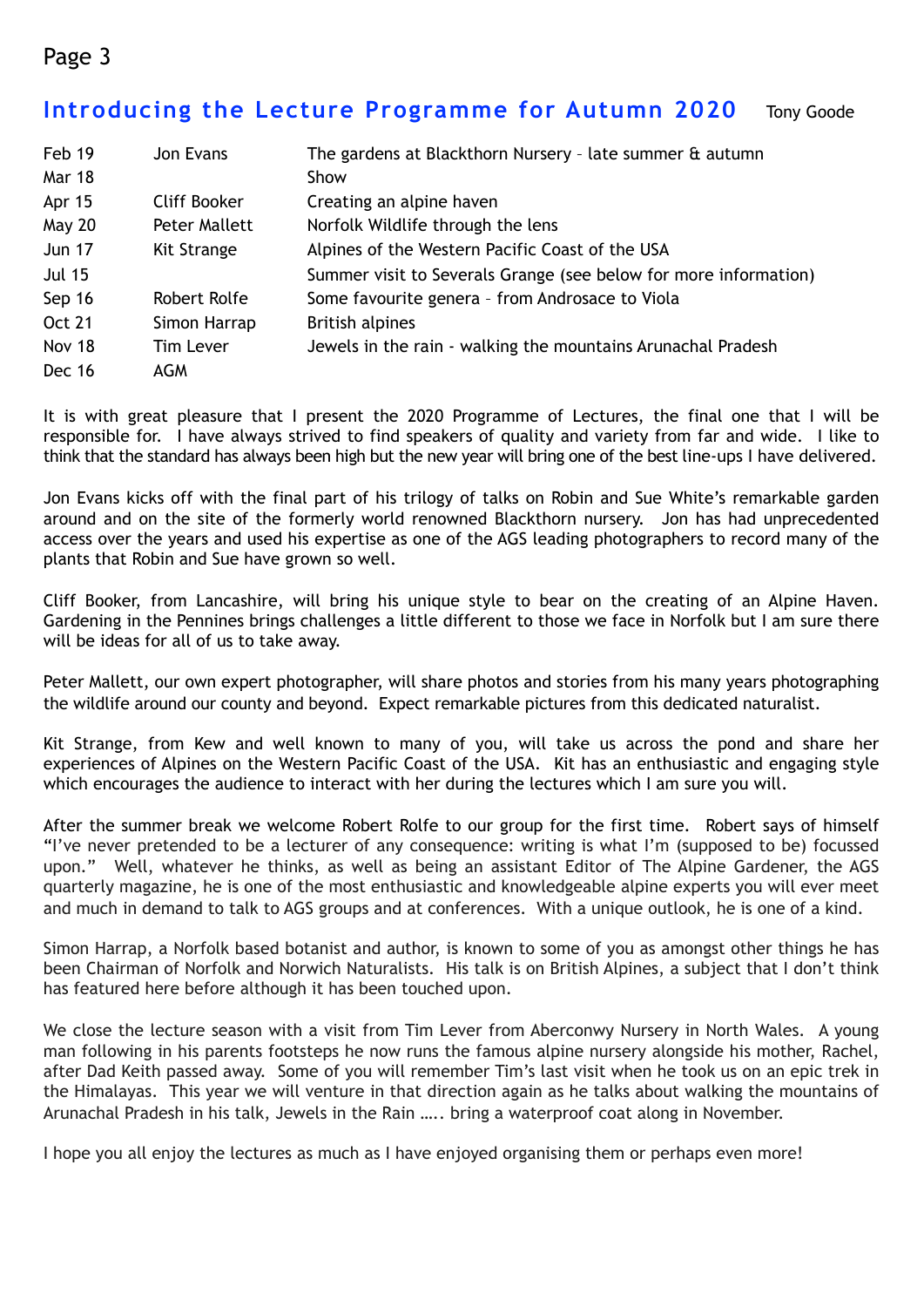# **Summer Visit to Severals Grange 5.30pm on 15th July 2020**

The garden formerly attached to Hoecroft Plants has now been developed to include the areas which used to be the nursery sales area. Planting is already quite established and is laid out in a formal design. These new areas are at their best from early summer to late autumn with an abundant use of Jane Lister's herbaceous plants. 2 new additional borders elsewhere in the garden have continued with the main garden theme of providing all year round interest and colour by using a backbone of coloured foliage shrubs as well as herbaceous plants.

Jane has agreed we can all take a plate of food to share and have supper in the garden. She will provide drinks. We must have at least 20 people in the group and the cost to visit the garden and drinks will be £6 per person. Please put this date in your diary. We usually have a very enjoyable evening.

# **East Anglia Show 2020: Saturday 2nd May 2020 from 10am to 3:30pm**

Please note new venue: Framingham Earl High School, Norwich Road, Framingham Earl, Norwich, NR14 7QP

Directions: Exit from A47 at junction with A146. Turn south, direction Beccles/Lowestoft. At second set of lights take right filter and turn right on to B1332, direction Poringland and Bungay. After you enter the village (about 2 miles after turn off) the entrance to the school is on the left just before a set of traffic lights. (**If you mistakingly go through the traffic lights beware of the speed camera!**)

> Entries to: Show Secretary, Peter Lyle on Tel: 01508 480164 or Email: [Peter.Lyle@agsgroups.org](mailto:Peter.Lyle@agsgroups.org) by Wednesday before the show. Novice Section entries at any time.

Staging: 7.15 am to 9.40 am on Saturday only. Judging begins at 9:45 am and Trophy Presentation is at 3.15 pm.

Please make your friends and local communities aware of the date and particularly the new venue of the show.

Ed: As Ian said, in his comment on page 2 of this newsletter, at the AGS Conference in November 2019 Brenda and John Foster received The Local Group Award with a trophy and certificate and, in addition, John was awarded a certificate for his contribution, over many years, to the running of the East Anglia Show. The picture to the right shows John and Brenda with their awards which they received from AGS President Christopher Bailes.

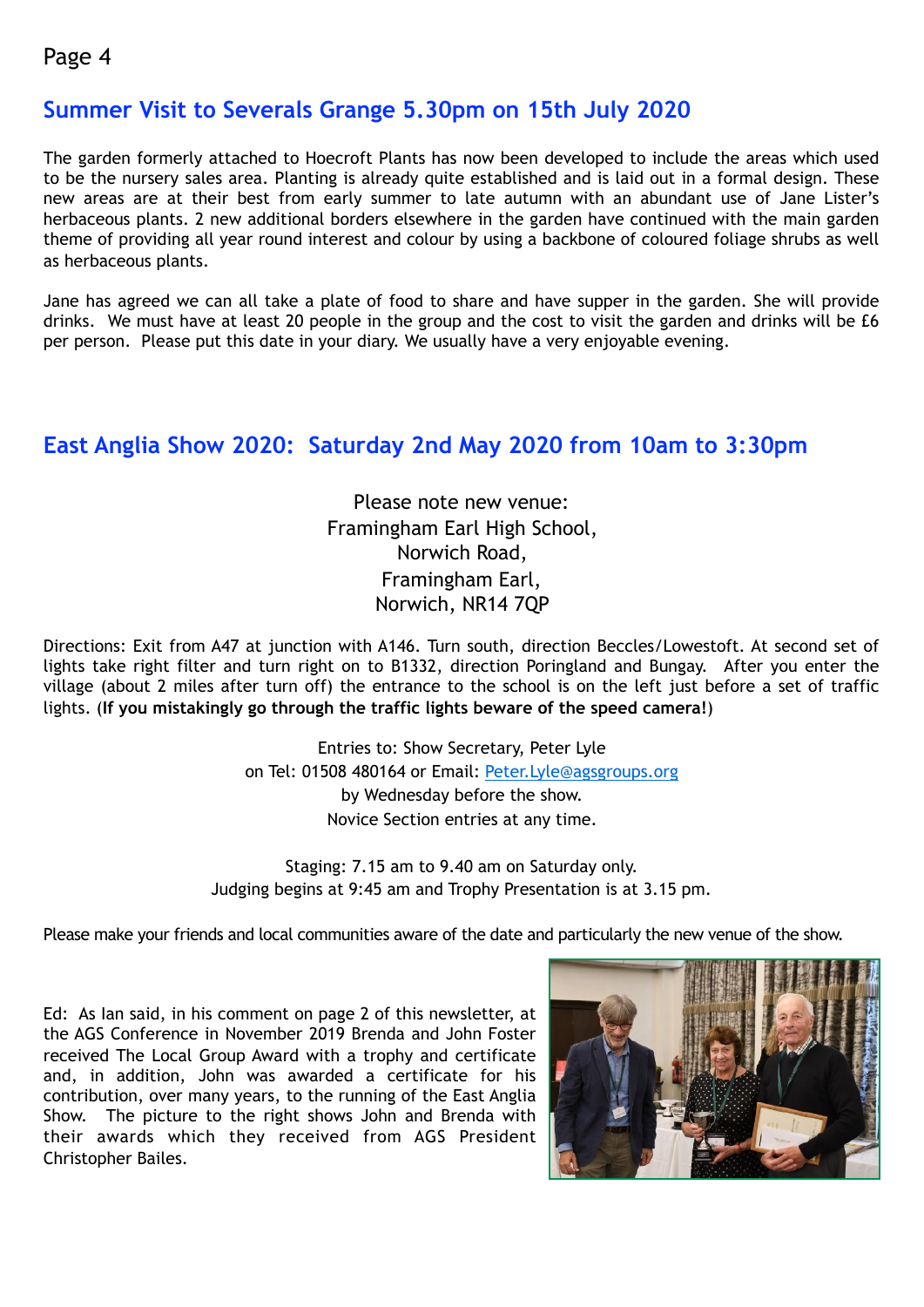# **AGS Norfolk group show 2020 - March 18**

Beginners section 19cm pot maximum:

Class 1 3 pans rock plants distinct Class 2 1 pan rock plant in flower Class 3 1 pan foliage plant, sempervivum or cushion plant (not in flower) Class 4 1 pan bulbous plants Class 5 1 pan rock plant from seed or cutting (date of propagation to be stated)

Open section 36cm pot maximum:

Class 6 3 pans rock plants distinct Class 7 1 pan rock plant in flower Class 8 1 pan dwarf shrub (includes conifers) Class 9 1 pan bulbous plant Class 10 1 pan foliage plant Class 11 1 pan primulaceae Class 12 1 pan cushion plant Class 13 A display of one or more cut alpine flowers not to exceed 20cm square

Exhibitors are allowed 2 entries in each class. Exhibitors cease to be eligible for the Beginners section if they have won the beginners section on 2 occasions or have won the Open section at the group spring show.

# **Photographic Competition**

**Category 1: Large Format Photographs (12"x8" or larger)**

Class 1 Portrait of an Alpine plant in the wild

Class 2 Portrait of an Alpine plant in cultivation

Class 3 Alpine plant(s) in a wild landscape

Class 4 Alpine plant(s) in a garden setting

Class 5 A close-up or detail of an Alpine plant in its natural habitat or in cultivation

**Category 2: Smaller Format Photographs (smaller than 12"x8")**

Class 1 Portrait of an Alpine plant in the wild

Class 2 Portrait of an Alpine plant in cultivation

Class 3 Alpine plant(s) in a wild landscape

Class 4 Alpine plant(s) in a garden setting

Class 5 A close-up or detail of an Alpine plant in its natural habitat or in cultivation

Members may submit up to two entries per class. They may enter either Category 1 or Category 2 but not both.

#### **THE DEADLINE FOR SUBMISSIONS TO THE PHOTOGRAPHIC COMPETITION FOR PHOTOGRAPHS THAT ARE TO BE PRINTED BY ROY MELLOR (SEE EMAIL ADDRESS BELOW FOR WHERE TO SEND THEM) IS FRIDAY, 6TH MARCH**

#### **Definitions:**

For the purposes of the competition an "Alpine Plant" is any type of plant that might be seen in an AGS Show or in the Bulletin. Lack of altitude is no bar!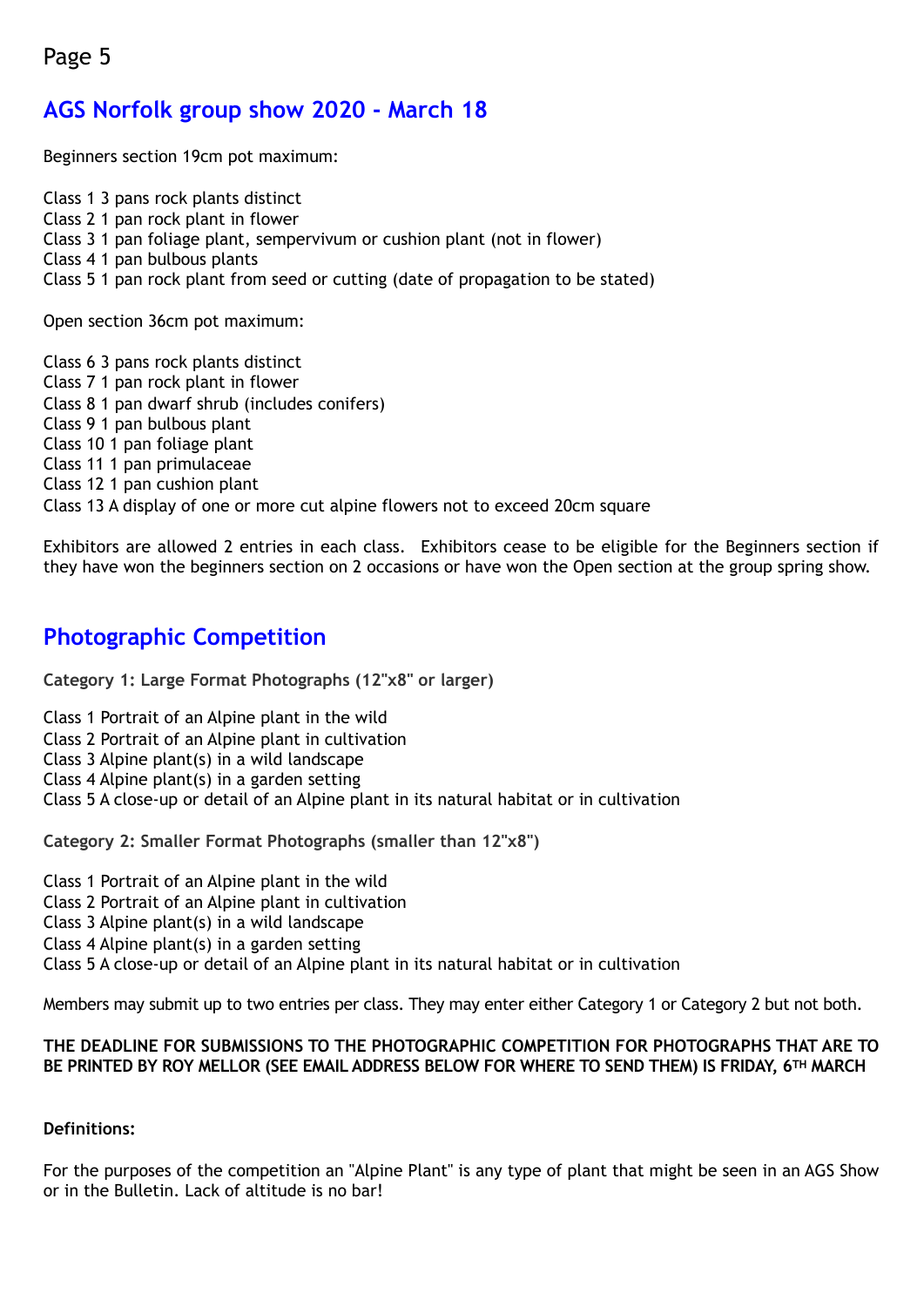A "portrait" has the whole, or most of a plant(s) as its main subject.

Photographs in Category 1 must be printed by the member submitting them. Photographs may be mounted or unmounted. The pictures will be judged solely on their photographic merit within the class description.

Photographs in Category 2 may either be printed by the member or sent to Roy Mellor by email at [roymellor@icloud.com](mailto:roymellor@icloud.com) who will arrange for them to be printed. Members printing their own photographs may submit them either mounted or unmounted. Photographs printed by the club will be ummounted.

Please do submit entries, as with the plant show, the more the merrier!

# **And it's Goodnight from Him** Tony Goode

I joined the Norfolk AGS Group thirty years ago when we met in the basement lecture theatre at the old Central Library in Norwich. Working on the premise that the more you put in to things the more you get out, I soon found myself helping out in the background …. ie washing up! In time this willingness led to an invite to join the committee and some time later I took over from Ann Borrill as Programme Secretary. A lengthy spell as Chairman and a short turn as Treasurer are both history and now, as I am leaving Norfolk for pastures new, I am relinquishing the role of Programme Secretary. It's been the job best suited to my resources as it is mostly done by email which is bound neither by time or place! An occasional phone call to speed things along usually sees the job completed over a few weeks although the actual time involved is very little. Am I selling the job to you?  $\bigcup$  Whoever my successor is I wish them well.

Over the years many of the members have supported my gardening and growing aspirations and I thank them for it. It's been a great pleasure to be part of such a friendly and easygoing group. I pay particular regard to those members who, as part of the committee, have done such an excellent job in organising all the activities. I hope that others will come forward and support the work of the group in the same way.

I am moving to Tywyn, a town on the Cardigan Bay coast of Wales where I have holidayed for fifty years. Long involved with the Talyllyn Railway, I have many friends (and some family) there and will be working for the railway in both paid and voluntary capacity whilst also having care of my disabled teenage son. Alpine Gardening will continue. I wonder what challenges the move from East to West will bring. One thing will change – my nearest AGS groups (Shropshire or N Wales) both involve a 140 mile plus round trip to meetings!



I hope it will be possible to

occasionally make visits back to Norfolk that coincide with Norfolk AGS meetings so that I can catch up with my many friends in the group. It's been a pleasure being part of it. Best wishes to all.

Tony Goode: [thealpinehouse@hotmail.co.uk](mailto:thealpinehouse@hotmail.co.uk) Flat 1, Ty Arfon, Tywyn, Gwynedd. LL36 0TA

Follow my Photo Journal at [https://www.blipfoto.com/TonyG](http://www.blipfoto.com/TonyG)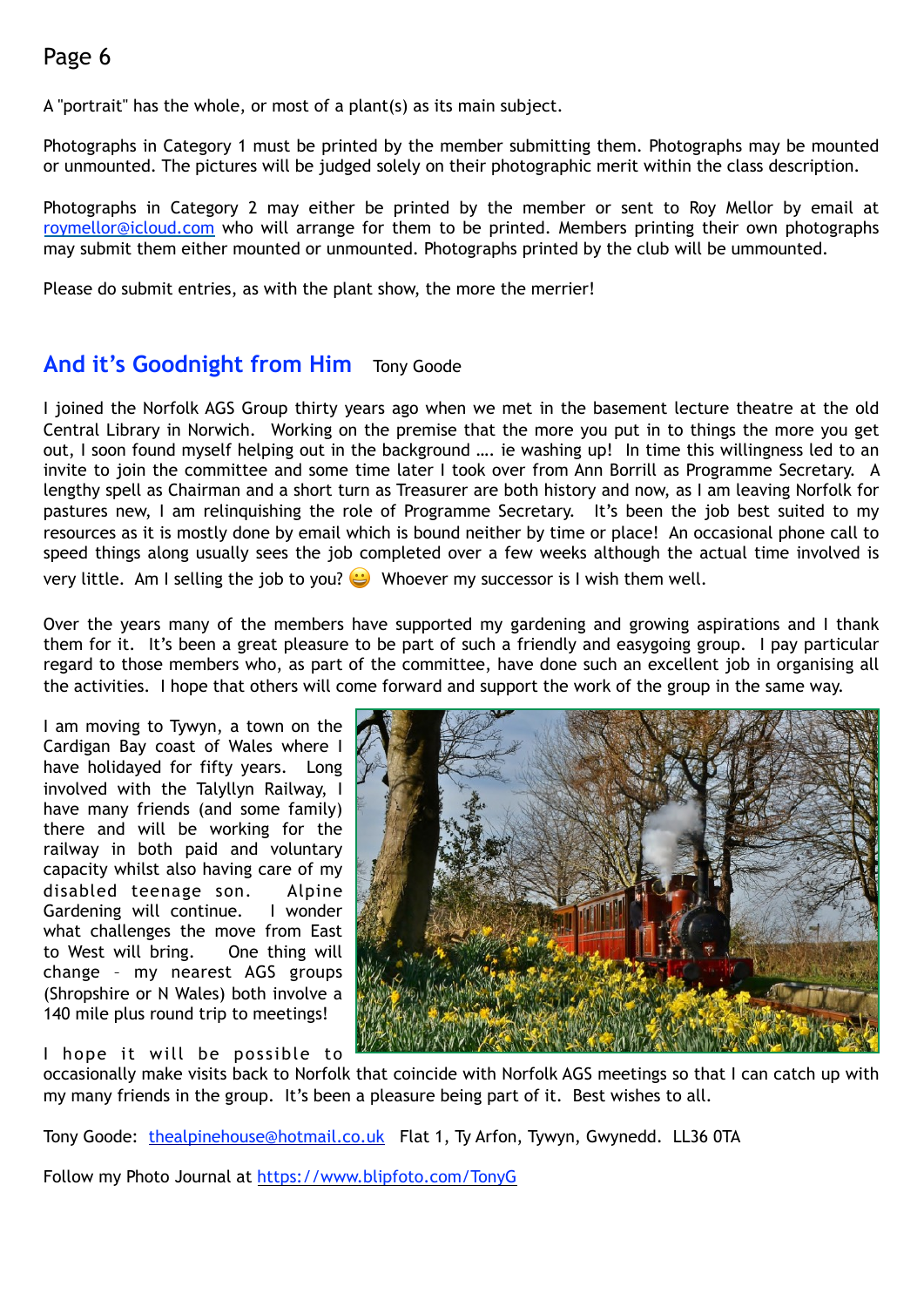# **Fritillaria Group meeting at Birmingham Botanic Gardens** Phill Webdale

Having recently joined the Fritillaria Group (currently a sub-group of the Alpine Garden Society), I thought it would be good to attend their next meeting at the Birmingham Botanic Gardens on 23rd November, 2019. With NNHS making this their first stop on their February 2020 holiday, it was also a good opportunity to check out the venue!

It was a full day of talks and an opportunity to meet other fritillaria enthusiasts. I am new to growing fritillarias, so the first talk was of most interest to me - How to grow and why by Colin Everett. For those who do not know the name, he currently has around 110 varieties of fritillaria grown in pots at his place out of the 140+ known varieties. Full details of his talk will be available in the fritillaria group newsletter later next year, so join up to get it.

There were three points I particularly liked:

- 1. compost mix. This was made of two parts John Innes no3, two parts grit and one part sanicat cat litter. (This cat litter is clay based and just gives a little more moisture retention to compost; therefore, the small bulbs suffer less desiccation during the summer dormancy.
- 2. When growing from seed, our winter/spring is generally not cold enough for fritillaria to germinate reliably. Put your pots in a fridge set at 4°C straight after planting around October time. Check weekly as most will germinate in the fridge within 1-2 months, some in a week or two.
- 3. Place plastic mesh in the bottom of pots not crocks. Greenhouse shade netting is ideal. Reason for this is small fritillaria bulbs go surprisingly deep and can escape through the crocks and holes in the bottom of the pot. Colin said until he did this he regularly thought he had lost his seedling bulbs, only to find them shooting out of the sand in the bottom of the plunge beds the following year!

The next two talks were "Growing a Farrer Medal winning Rhinopetalum" by George Elder and "The Rhinopetalums" by Rannveig Wallis. For me these were new as well. Rhinopetalums are a group of five species of fritillaria which have a bump on the base of a petal for the nectaries. They come from northern Iran and Turkmenistan and neighbouring countries.

The day was concluded with a raffle and a wet, rainy journey home, but for me it was a day full of information which both a novice and experienced grower could use.

## **Weeding, do you love it?** Ray Mitchell

Believe it or not, I really enjoy hand weeding, but, before anyone offers me a job, I only like pulling weeds in my own garden, as I can take care of three objectives at once and I find it exceedingly therapeutic. The first, most obvious task is to tidy things up and stop weeds seeding everywhere, have you noticed how the little devils always come up in the middle of the most choice plants?

I've found the only way to deal with these is to dig the whole plant up, after having given it a good watering the night before, remove the offender and replant after cleaning any weed roots out. A bonus in this is more often than not, pieces, sometimes rooted, will fall off to be potted for the group raffle or another part of the garden.

My second objective is to find self sown seedlings, usually easily grown stuff, so I have a tray of pots filled with moist compost and I can carefully dig the little plants and put them straight into a decent bed. Once again, when grown on, these are just right to plant out elsewhere, be given to friends or sent to the group raffle or in the members sales bench at the show. If nothing else that should keep the treasurer happy. Last year I had an extra bonus doing the weeding, I thought I had taken all the seed off a *Daphne mezereum*, to send to the AGS seed exchange but underneath the said bush were five lovely, not so little plants, ready to pot up.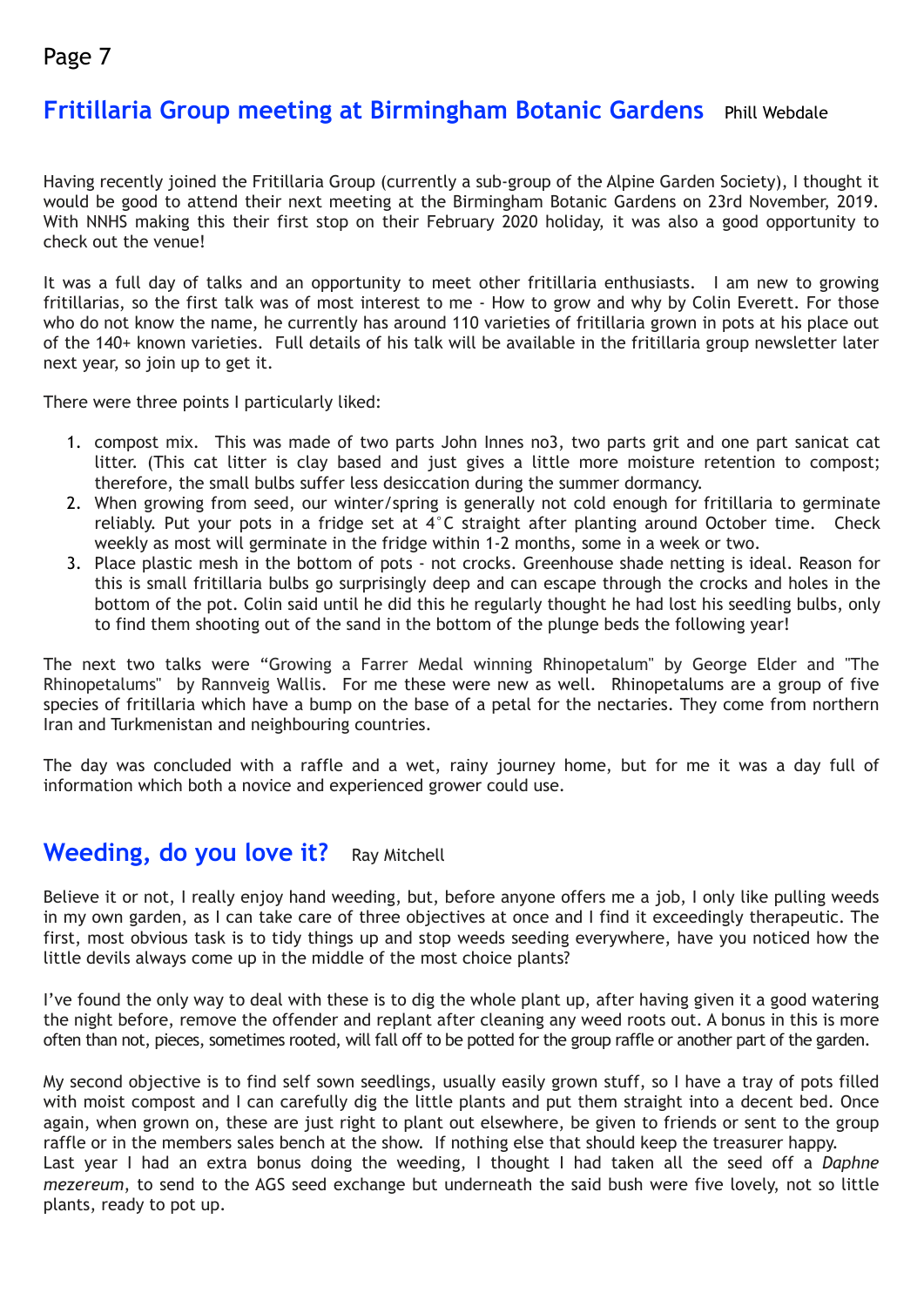I sometimes put a stall at the bottom of our driveway with surplus eggs, vegetables and plants for sale and in no time the five plants had found new homes and we had a bit of extra cash to buy compost. We don't get a lot of passing trade but folk soon learn where they might buy fresh eggs, veg and less common plants.

The last objective with hand weeding is looking for pernicious weeds, several years ago I made a big mistake. We wanted a bigger raised bed in the front garden, I had some ex railway sleepers, bought a quantity of decent lumps of limestone at a bargain price but needed a couple of cubic yards of topsoil. I was prepared to pay for decent sterilized loam and rang round several local suppliers and found one that would be happy to try his best to tip it where I wanted it. It arrived within two days and it looked really good, friable, weed free and supposedly sterilized, I don't know how they do that last process. He was as good as his word and the whole lot was tipped expertly into the area I had placed the sleepers. I dug in loads of different grades of grit and shingle and it was nice and free draining, the limestone was placed carefully and once the soil was tamped down and settled, planting commenced.

All was well for a couple of years then I noticed the dreaded Mare's Tail poking through, the trouble was I had forgotten the topsoil suppliers name, so couldn't complain. It's taken nearly four years to, hopefully, get rid of it, although I really hate using weed killer I am afraid I resorted to it, so far it hasn't shown this year.

Last year we went away for a short break at the end of September, because we have a lot of poultry, budgies, canaries, rabbits and a parrot, we prefer someone to house and pet sit. We joined a group where participants look after all your livestock in return for living in your house free of charge. A couple from Australia contacted us and were keen to come to look after the animals and house, he said he helped elderly neighbours with their gardens in the village they lived.

Obviously we tidied the house and garden before we went but he said he would be happy to mow the lawn and trim the edges, I agreed with trepidation. I was not wrong in my concerns, when we returned he had decided to 'help me', by weeding the other two raised beds until his wife reminded him, 'they have some Old English cottage garden plants on there'.

He had dug out and thrown away a three year old *Clematis* 'Hythe Egret', several *Corydalis solida*, a well established *Salix hylematica*, several hepaticas and a cushion dianthus, plus others. After she had pointed out the error of his ways he found what he thought were proper alpines in the herbaceous bed and planted them in the raised bed. Fortunately he hadn't been thorough in the job and it was easy to remove the offending young dandelions.

A younger couple came to look after things this year and I was adamant they were not to do any weeding. They were so pleased we had told them to use any of the veg including lettuce, radish, beetroot and jerusalem artichokes, they wanted, he asked if he could dig anywhere for us, he made a very good job of the uncultivated part of the veg patch so I was able to plant, runner beans, leeks and courgettes on our return. Needless to say, future house sitters will be told in no uncertain terms to leave the weeding to me.

Weeds aren't wasted with us, they get thrown in to the poultry who scratch them around and eat them, leading to tasty eggs and happy ducks and chickens. Another bonus is the manure goes on the compost heap to eventually be put back on the garden. Needless to say, Mare's Tail, bindweed and couch grass etc. go on the bonfire, ashes on the compost heap.

We usually have spare's of alpine and perennial plants if any body cares to visit they are most welcome to have some free of charge for most.